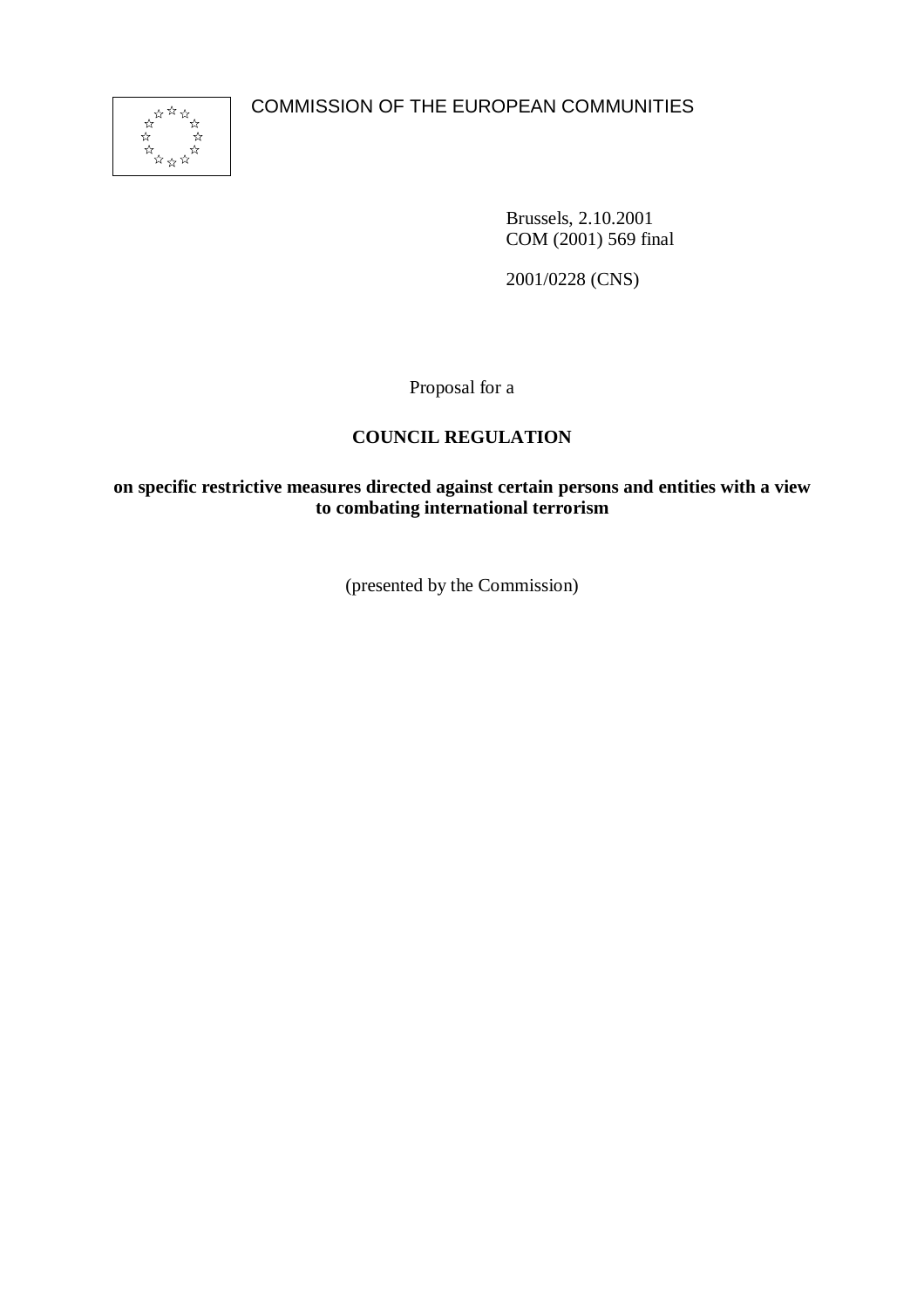# **EXPLANATORY MEMORANDUM**

- (1) At its extraordinary meeting on 21 September 2001 the European Council declared that terrorism is a real challenge to the world and to Europe, and that the fight against terrorism will be a priority objective of the European Union. It also declared that combating the funding of terrorism is a decisive aspect of the fight against terrorism and called upon the Council to take the necessary measures to combat any form of financing for terrorist activities.
- (2) The proposed Regulation is intended to ensure a rapid and more coherent application, and optimal effectiveness, of these measures throughout the European Community. In order to prevent circumvention of the proposed measures, it is considered necessary to apply restrictions on intra-Community payments and movements of capital.
- (3) The proposed measures may have to be complemented in due course by additional measures, taking into account decisions made by the UN Security Council and experience with the application of the proposed measures. The Commission will make additional proposals where appropriate.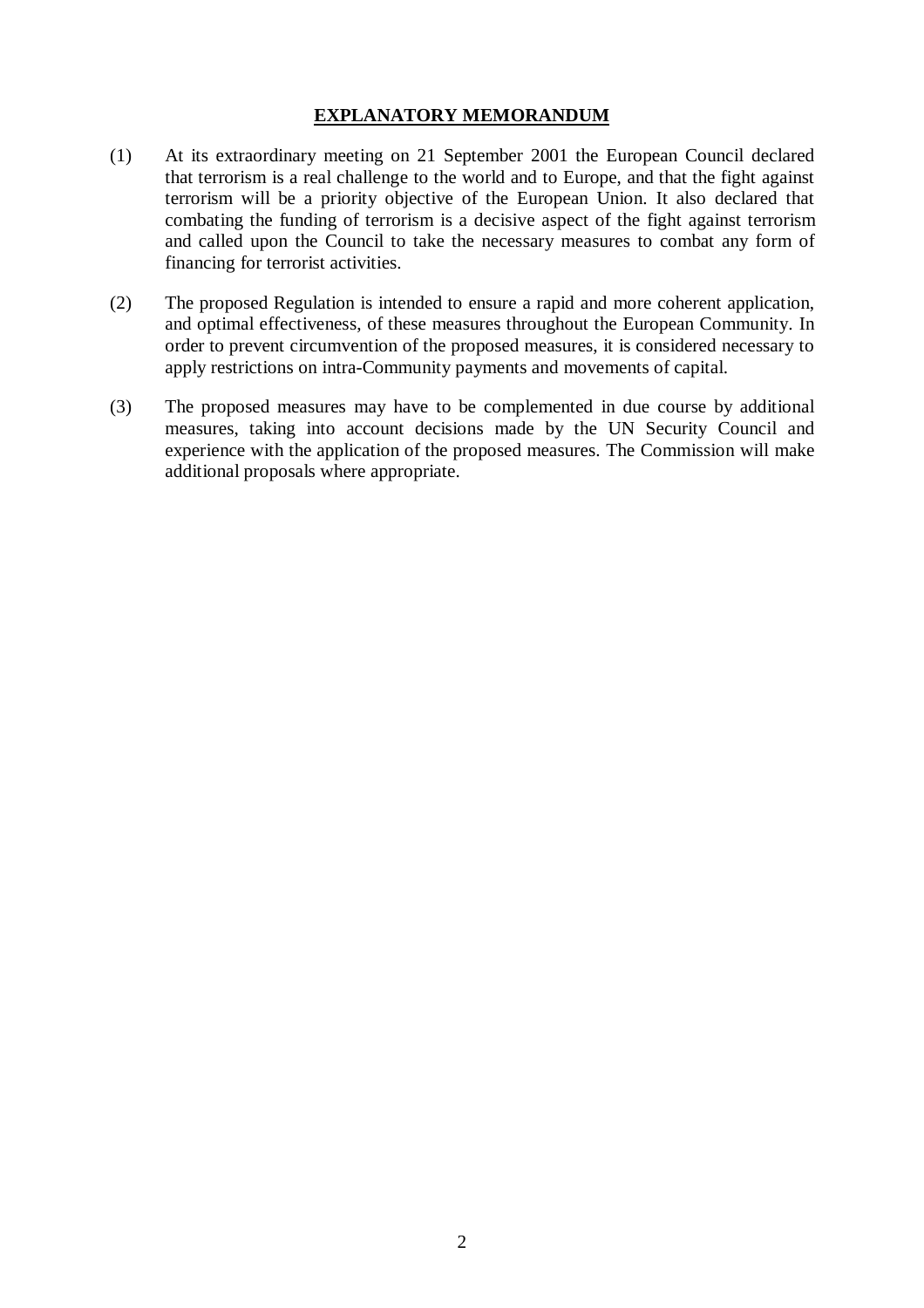### 2001/0228 (CNS)

# Proposal for a

# **COUNCIL REGULATION**

## **on specific restrictive measures directed against certain persons and entities with a view to combating international terrorism**

## THE COUNCIL OF THE EUROPEAN UNION,

Having regard to the Treaty establishing the European Community, and in particular Article 308 thereof,

Having regard to the proposal from the Commission<sup>1</sup>,

Having regard to the opinion of the European Parliament<sup>2</sup>,

Whereas:

- (1) The European Council at its extraordinary meeting on 21 September 2001 declared that terrorism is a real challenge to the world and to Europe and that the fight against terrorism will be a priority objective of the European Union.
- (2) The European Council declared that combating the funding of terrorism is a decisive aspect of the fight against terrorism and called upon the Council to take the necessary measures to combat any form of financing for terrorist activities.
- (3) The European Council asked the Council to evaluate systematically the European Union's relations with third countries in the light of support which those countries might give to terrorism.
- (4) The measures provided for in this Regulation, when taken at the level of the European Union, will ensure a rapid and more coherent application, and optimal effectiveness of these measures throughout the Community, while at the same time preventing a distortion of competition or negative effects on the functioning of the common market.
- (5) For the purpose of preventing circumvention of the provisions of this Regulation, restrictions should also be imposed on intra-Community payments and movements of capital.
- (6) The measures provided for in this Regulation should not lead to disproportionate damage to the interests of the Community and, therefore, provision should be made for decisions on exceptions to be taken in accordance with procedures which minimise the risks to the interests of the Community.

 $\frac{1}{2}$  OJ C [...], [...], p. [...].<br>OJ C [...], [...], p. [...].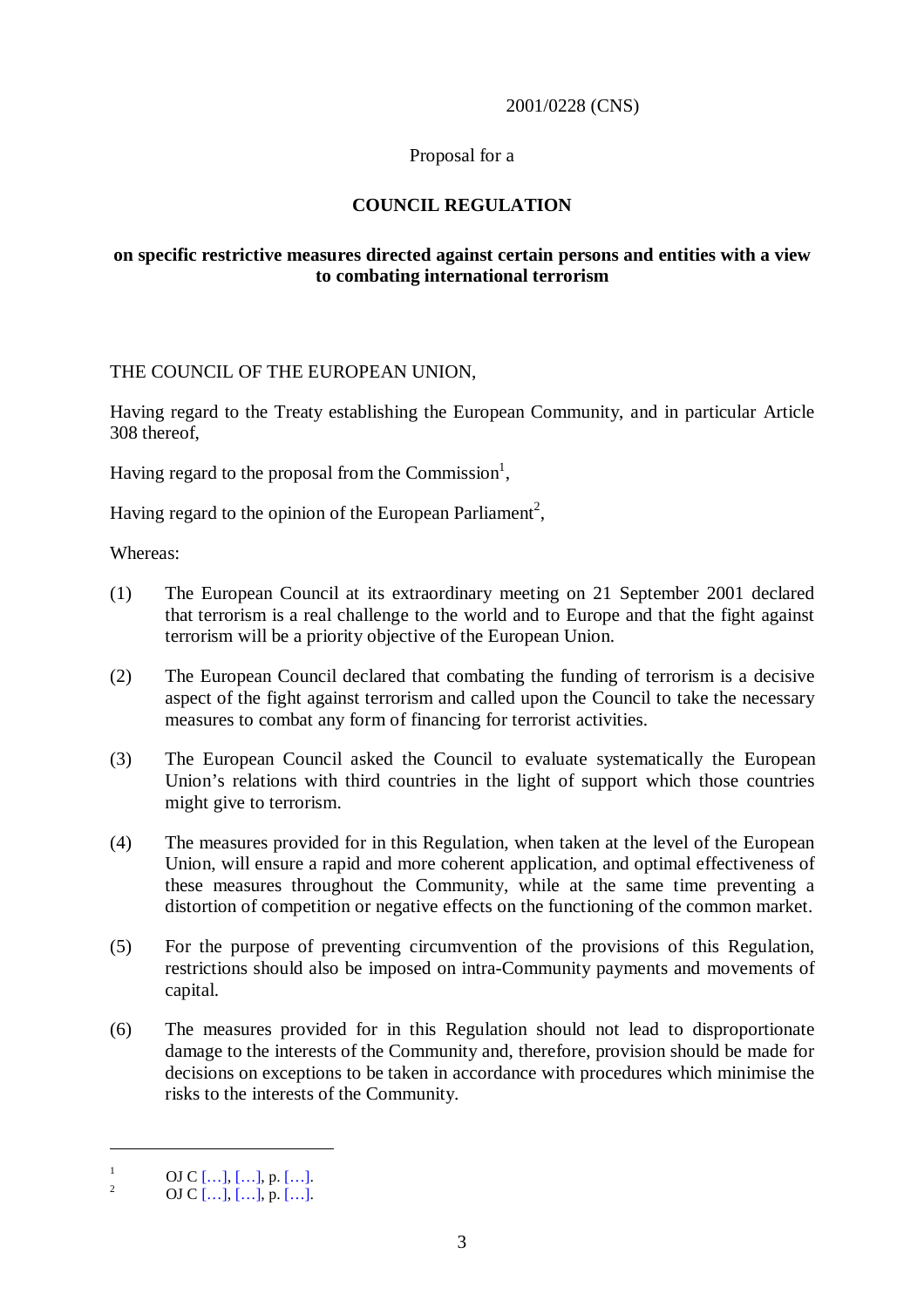- (7) A procedure should also be provided for amending the annexes to this Regulation.
- (8) Since the measures necessary for the implementation of this Regulationare management measures within the meaning of Article 2 of Council Decision 1999/468/EC of 28 June 1999 laying down the procedures for the exercise of implementing powers conferred on the Commission<sup>3</sup>, they should be adopted by use of the management procedure provided for in Article 4 of that Decision.
- (9) Circumvention of this Regulation should be countered by an adequate system of information, and where appropriate, remedial measures, including additional Community legislation.
- (10) The competent authorities of the Member States should, where necessary, be empowered to ensure compliance with this Regulation.
- (11) The Member States should lay down rules on sanctions applicable to infringements of the provisions of this Regulation and ensure that they are implemented. Those penalties must be effective, proportionate and dissuasive. It is desirable that those sanctions can be imposed as from the date of entry into force of this Regulation.
- (12) The Commission and the Member States should inform each other of the measures taken under this Regulation and of other relevant information at their disposal in connection with this Regulation.
- (13) It is necessary for this Regulation to enter into force as a matter of urgency.
- (14) The Treaty does not provide, for the adoption of this Regulation, powers other than those under Article 308,

HAS ADOPTED THIS REGULATION:

# *Article 1*

For the purpose of this Regulation, the following definitions shall apply:

- (1) 'Funds' means financial assets and economic benefits of any kind, including, but not necessarily limited to, cash, cheques, claims on money, drafts, money orders and other payment instruments; deposits with financial institutions or other entities, balances on accounts, debts and debt obligations; publicly and privately traded securities and debt instruments, including stocks and shares, certificates representing securities, bonds, notes, warrants, debentures, derivatives contracts; interest, dividends or other income on or value accruing from or generated by assets; credit, right of set-off, guarantees, performance bonds or other financial commitments; letters of credit, bills of lading, bills of sale; documents evidencing an interest in funds or financial resources, and any other instrument of export-financing.
- (2) 'Freezing of funds' means preventing any move, transfer, alteration, use of or dealing with funds in any way that would result in any change in their volume, amount,

<sup>3</sup> OJ L 184, 17.7.1999, p. 23.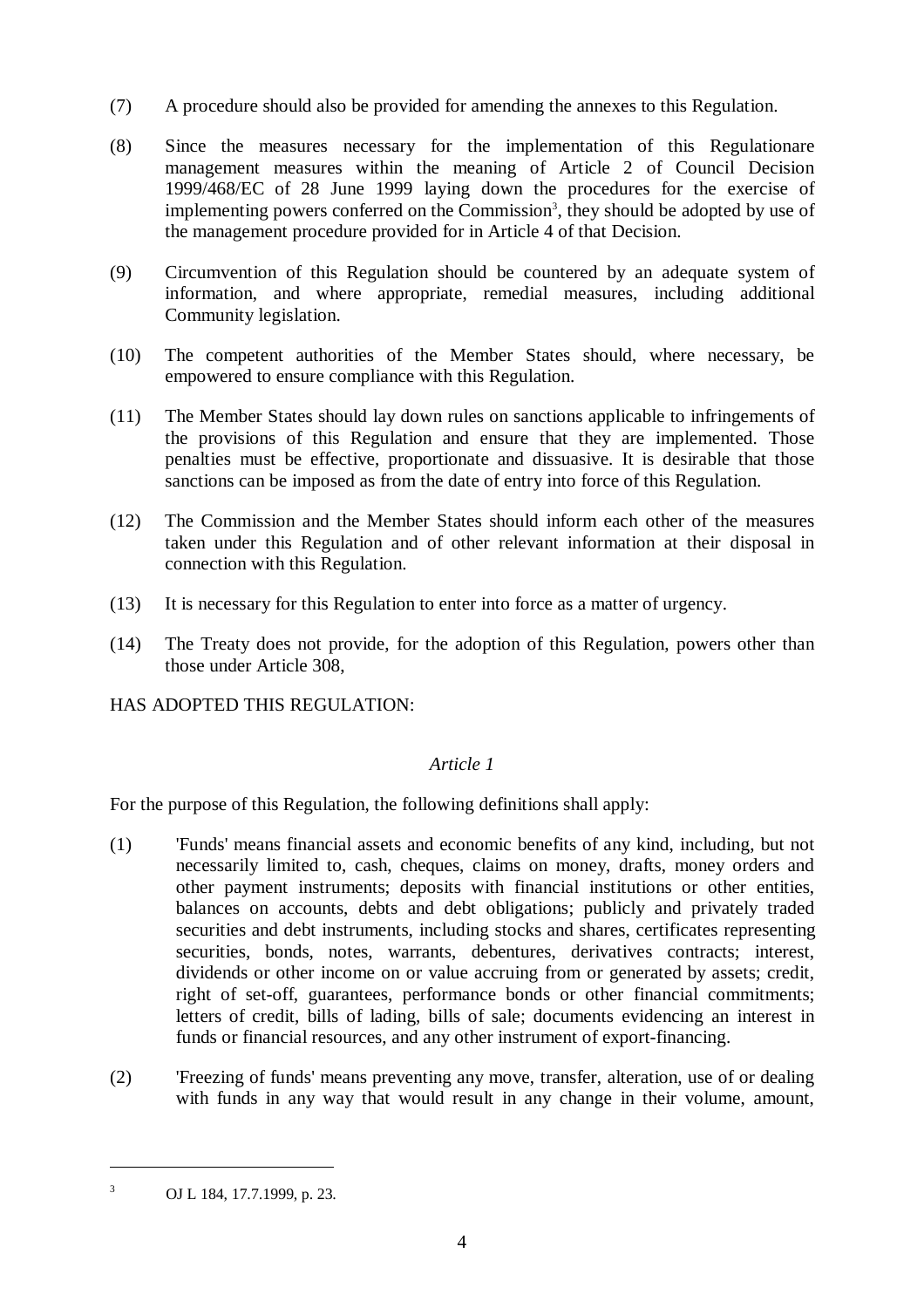location, ownership, possession, character, destination or other change that would enable the use of the funds, including portfolio management.

### *Article 2*

- 1. Except as permitted under Articles 7 and 8:
	- (a) all funds held by a natural or legal person, entity or body listed in Annex I shall be frozen;
	- (b) no funds shall be made available, directly or indirectly, to or for the benefit of a natural or legal person, entity or body listed in Annex I.
- 2. The Council, acting by qualified majority on a proposal from the Commission, shall adopt amendments to Annex I.

## *Article 3*

It shall be prohibited to engage in or to continue the provision of financial services to or for the benefit of a natural or legal person, entity or body listed in Annex I.

#### *Article 4*

- 1. The participation, knowingly and intentionally, in related activities, the object or effect of which is, directly or indirectly, to circumvent Articles 2 and 3 shall be prohibited.
- 2. Any information that the provisions of this Regulation are being, or have been, circumvented shall be notified to the competent authorities of the Member States listed in Annex II and/or to the Commission.

### *Article 5*

Without prejudice to the Community rules concerning confidentiality and to Article 284 of the Treaty, the competent authorities of the Member States shall have the power to require banks, other financial institutions, insurance companies, and other bodies, entities and persons to provide all relevant information necessary for ensuring compliance with this Regulation.

#### *Article 6*

In cases where there exists a reasonable expectation that a person, company, undertaking, institution or entity is acting on behalf or for the benefit of a natural or legal person, entity or body listed in Annex I, but does not appear on that list, any natural or legal person shall, before entering into activities otherwise prohibited by this Regulation, obtain written confirmation from the relevant competent authorities of the Member States listed in Annex II that such a person, company, undertaking, institution or entity is not acting on behalf or for the benefit of a natural or legal person, entity or body listed in Annex I.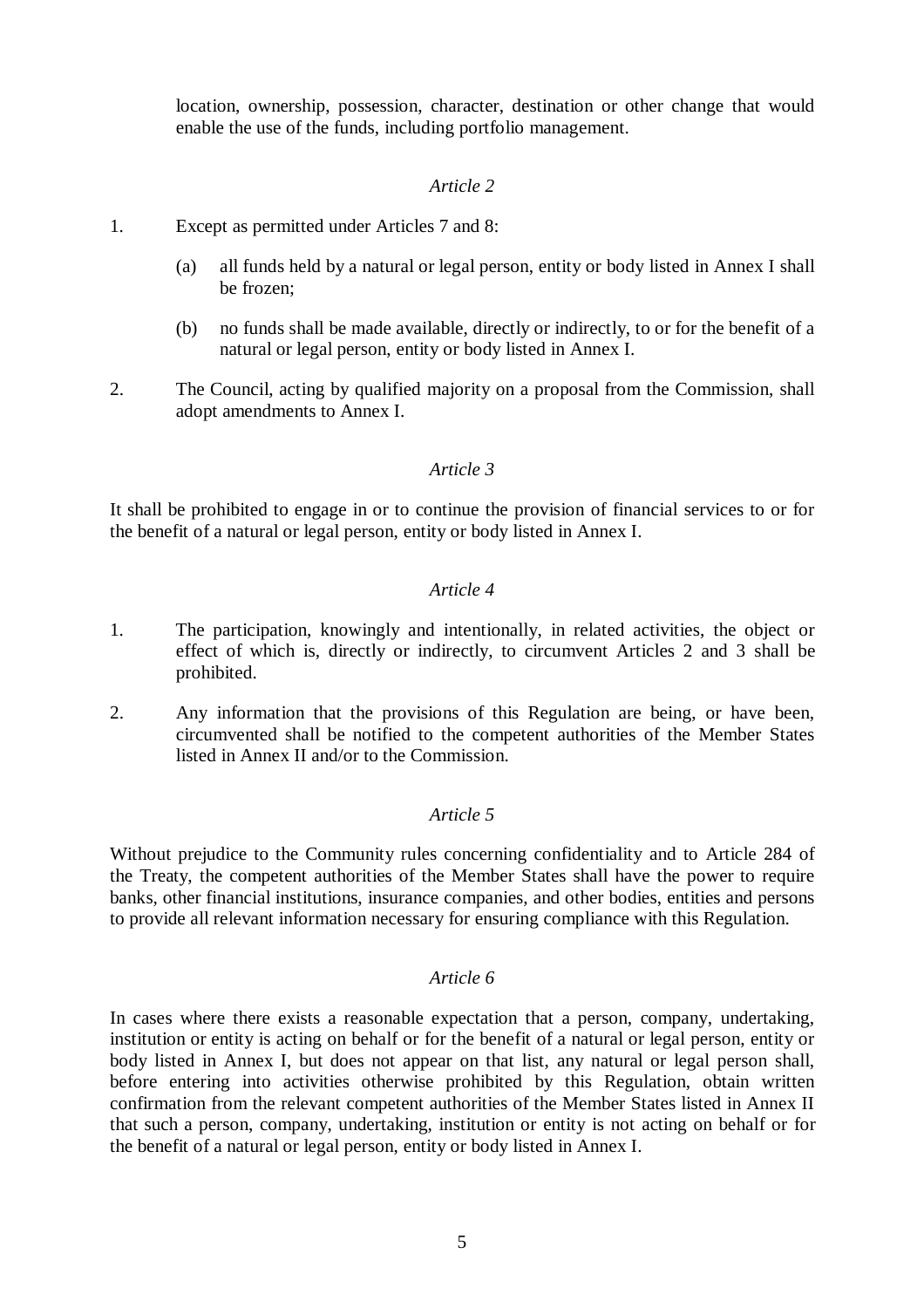If the competent authorities do not provide such written conformation within 10 working days, the person, company, undertaking, institution or entity shall be deemed not to be acting on behalf or for the benefit of a natural or legal person, entity or body listed in Annex I.

## *Article 7*

Article 2 shall not apply to:

- (1) payments for essential human needs for be fulfilled within the Community;
- (2) addition to frozen accounts of interest due on those accounts;
- (3) payments of funds due under contracts, agreements or obligations which were concluded or arose prior to the entry into force of this Regulation provided that those payments are made into a frozen account within the Community.

#### *Article 8*

1. Specific or general authorisations to unfreeze funds or to make funds available with a view to the protection of the interests of the Community may be granted in accordance with the procedure referred to in Article 9(2).

Annex II may be amended in accordance with the same procedure.

2. Any request by a legal or natural person for an authorisation referred to in paragraph 1 shall be made to the Commission directly or through the appropriate competent authorities of the Member States listed in Annex II.

# *Article 9*

- 1. The Commission shall be assisted by the committee instituted by Regulation (EC) No 2271/96.
- 2. Where reference is made to this paragraph, the management procedure laid down in Articles 4 and 7 of Decision 1999/468/EC shall apply.

The period laid down in Article 4(3) of Decision 1999/468/EC shall be 10 working days.

### *Article 10*

The committee referred to in Article 9 may examine any question concerning the application of this Regulation referred to it by the Chairman either on his own initiative or at the request of a Member State.

# *Article 11*

The Commission and the Member States shall immediately and fully inform each other of the measures taken under this Regulation and supply each other with the relevant information at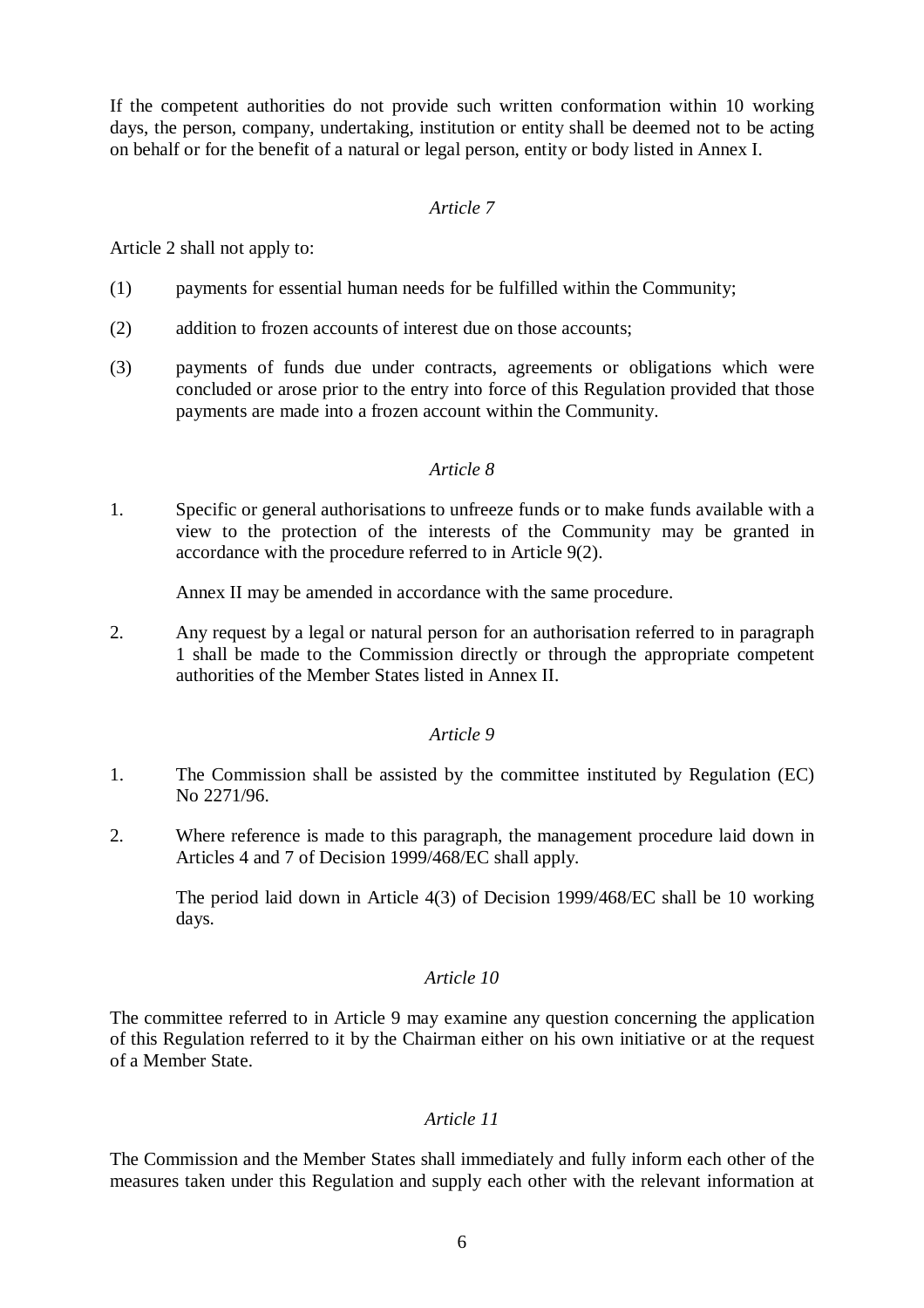their disposal in connection with this Regulation, notably information received in accordance with Articles 4, 5 and 6, and in respect of violation and enforcement problems or judgements handed down by national courts.

## *Article 12*

Each Member State shall determine the sanctions to be imposed where the provisions of the Regulation are infringed. Such sanctions shall be effective, proportionate and dissuasive.

Pending the adoption, where necessary, of any legislation to this end, the sanctions to be imposed where the provisions of this Regulation are infringed shall be those determined by the Member States in accordance with Article 13 of Regulation (EC) No 467/2001<sup>4</sup>, Article 8 of Regulation (EC) No  $2488/2000^5$  or Article 7 of Regulation (EC) No  $1081/2000^6$ , whichever may be more severe.

#### *Article 13*

This Regulation shall apply:

- (1) within the territory of the Community including its airspace,
- (2) on board any aircraft or any vessel under the jurisdiction of a Member State,
- (3) to any person elsewhere who is a national of a Member State,
- (4) to any legal person, entity or body which is incorporated or constituted under the law of a Member State,
- (5) to any legal person, entity or body doing business within the Community.

#### *Article 14*

This Regulation shall enter into force on the day of its publication in the *Official Journal of the European Communities*.

This Regulation shall be binding in its entirety and directly applicable in all Member States.

<sup>4</sup> OJ L 67, 9.3.2001, p. 1.<br>
5 OJ L 287, 14.11.2000, p. 19.<br>
OJ L 122, 24.5.2000, p. 29.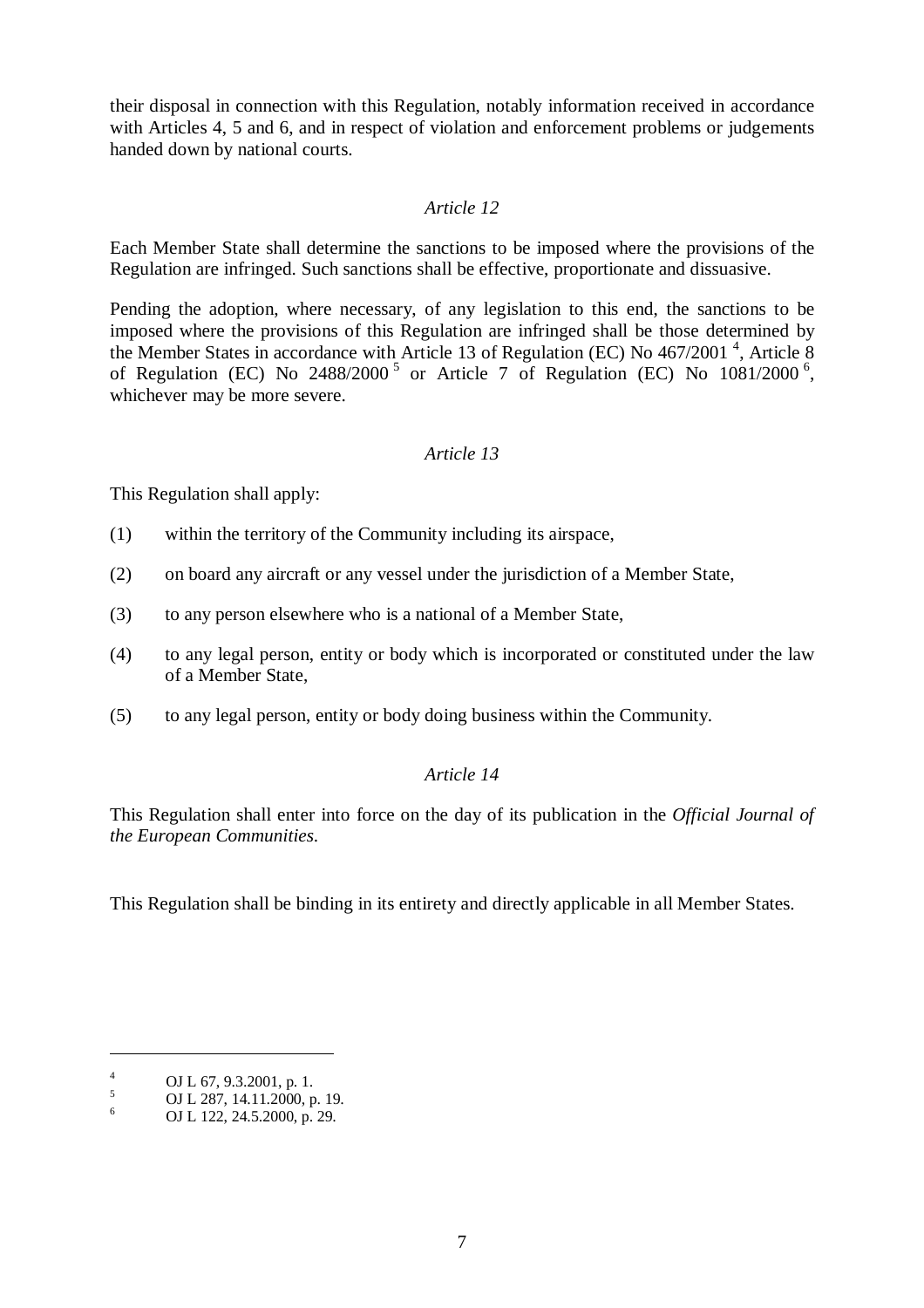Done at Brussels, […]

*For the Council The President […]*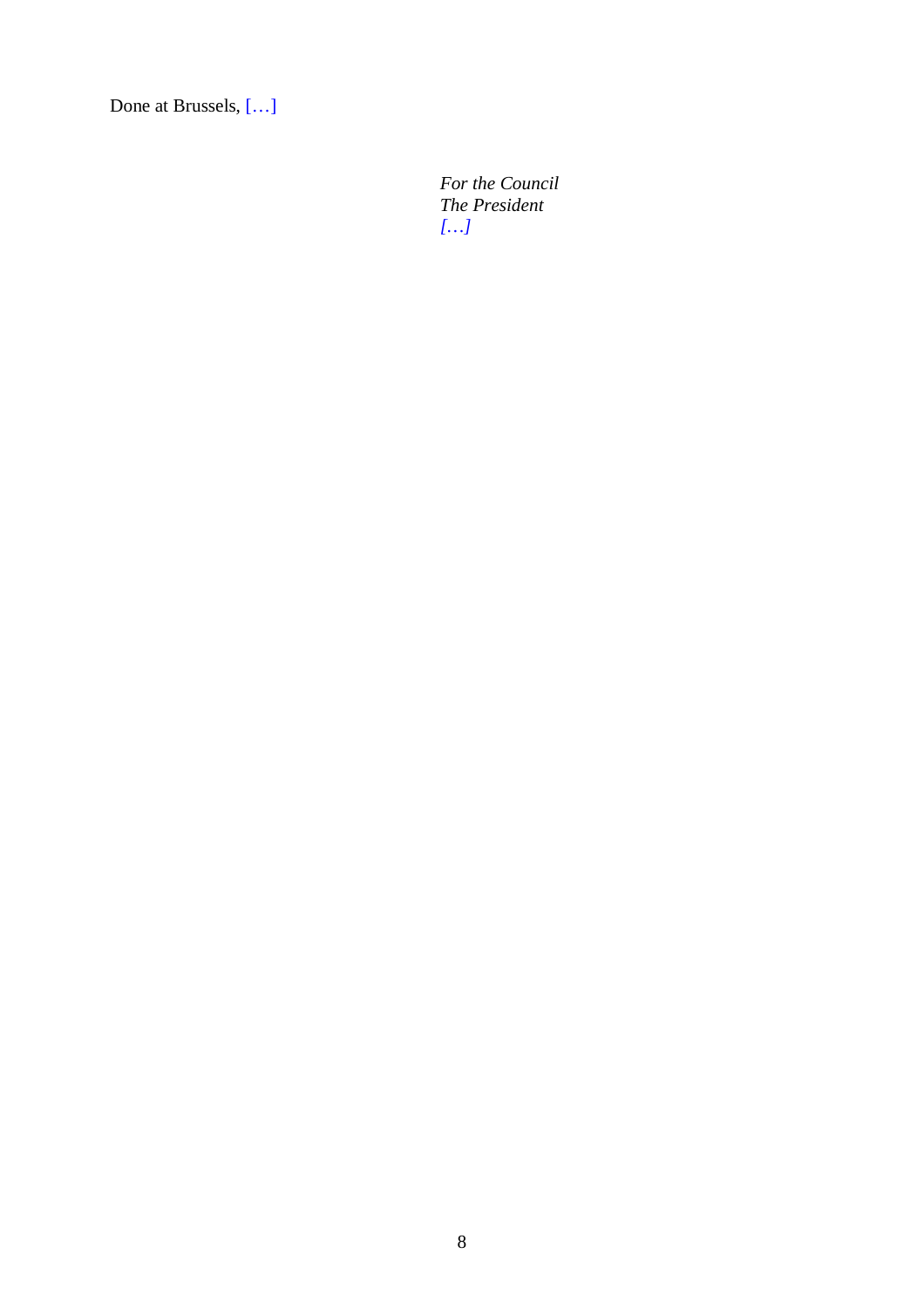#### **ANNEX I**

#### **List of natural or legal persons, entities and bodies referred to in Article 2**

- 1. Al Qaida/Islamic Army
- 2. Abu Sayyaf Group
- 3. Armed Islamic Group (GIA)
- 4. Harakat ul-Mujahidin (HUM)
- 5. Al-Jihad (Egyptian Islamic Jihad)
- 6. Islamic Movement of Uzbekistan (IMU)
- 7. Asbat al-Ansar
- 8. Salafist group for Call and Combat (GSPC)
- 9. Libyan Islamic Fighting Group
- 10. Al-Itihaad al-Islamiya (AIAI)
- 11. Islamic Army of Aden
- 12. Usama Bin laden
- 13. Muhammad Atif (a.k.a. Subhi Abu Sitta, Abu Hafs Al Masri)
- 14. Sayf al-Adl
- 15. Shaykh Sai'id (a.k.a. Mustafa Muhammad Ahmad)
- 16. Abu Hafs the Mauritanian (aka, Mahfouz Ould al-Walid, Khalid Al-Shanqiti)
- 17. Ibn Al-Shaykh al-Libi
- 18. Abu Zubaydah (a.k.a. Zayn al-Abidin Muhammad Hussayn, Tariq)
- 19. Abd al-Hadi al-Iraqi (a.k.a. Abu Abdallah)
- 20. Ayman al-Zawahiri
- 21. Thirwat Salah Shihata
- 22. Tariq Anwar al-Sayyid Ahmad (a.k.a. Fathi, Amr al-Fatih)
- 23. Muhammad Salah (a.k.a. Nasr Fahmi Nasr Hasanayn)
- 24. Makhtab Al-Khidamat/Al Kifah
- 25. Wafa Humanitarian Organization